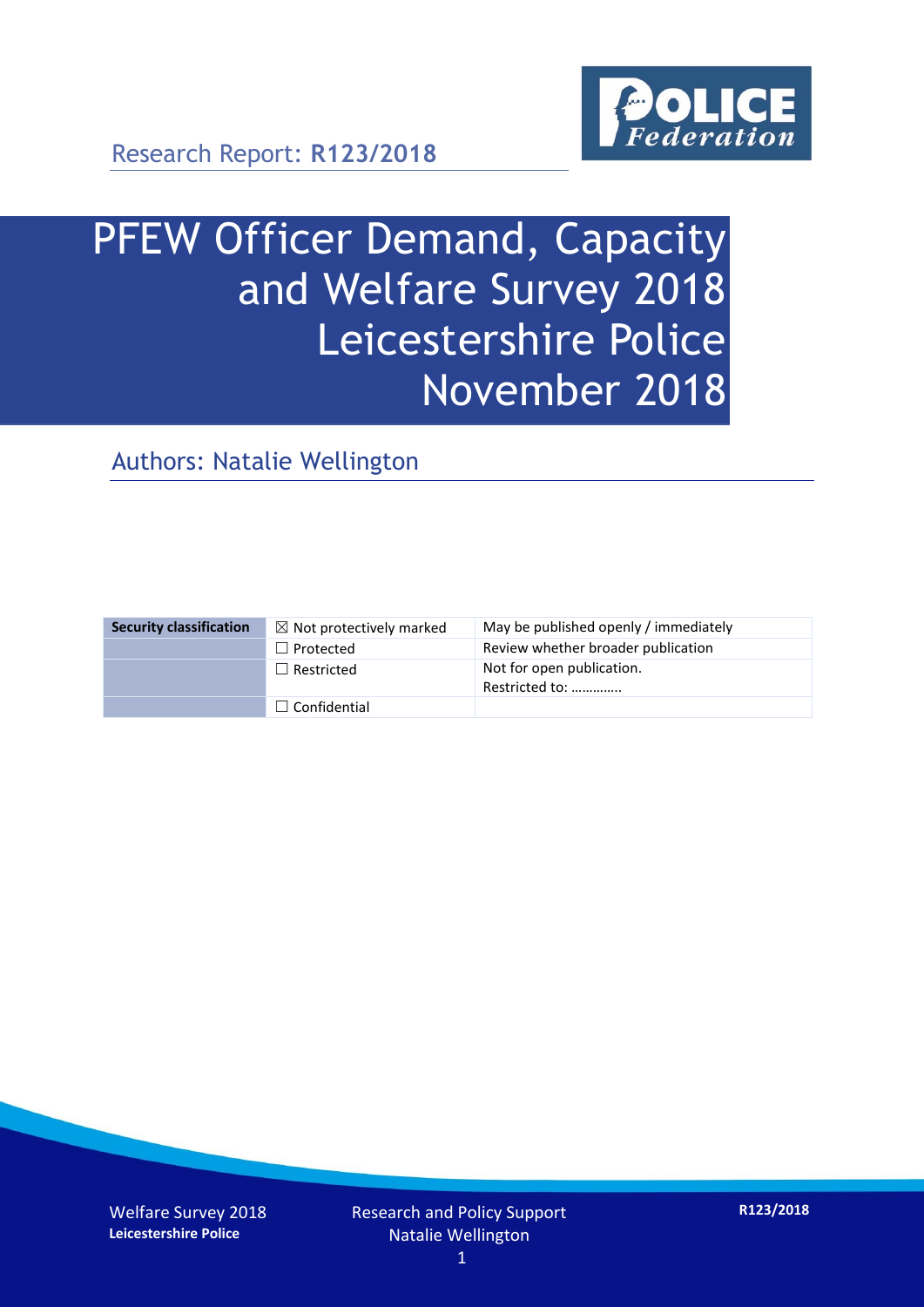### **FOREWORD**

#### **INTRODUCTION**

Over the last decade, the impact of reducing policing budgets on officer numbers has been considerable, with a 15% fall in officer numbers over a seven year period from a high of 142,056 in 2009 to 121,010 in March 2018. $^{\mathrm{i}}$  Evidence from a focus group study conducted by the PFEW<sup>ii</sup> highlighted that these reductions may be having a negative effect on officers individual wellbeing. It was within this context that the Police Federation of England and Wales (PFEW) began a biennial Demand, Capacity and Welfare Survey. The 2018 PFEW Officer Demand, Capacity and Welfare Survey is the second iteration of the survey.

This report provides a summary of responses to key questions from the 2018 PFEW Officer Demand, Capacity and Welfare Survey from respondents in Leicestershire Police.

Where appropriate, details of average responses from last year, or the police service as a whole, are also presented. However, differences across these figures have not been tested to assess whether they are statistically significant<sup>1</sup>; therefore any and all differences reported are for guidance only and must be treated with caution.

Force rankings have not been included, because not all differences are statistically significant. In addition, forces with fewer than 100 respondents were not provided with a force level report as their sample size was too small to be representative of the force as a whole and may have enabled identification of individuals based on their demographics.

Please be aware that the total number of responses for each item may vary slightly as not all items were answered by all respondents, and all percentages are rounded to the nearest whole number. In addition, the actual differences between any and all groups may be quite small and these details should be considered when interpreting the data.

Welfare Survey 2018 **Leicestershire Police**

<u>.</u>

 $<sup>1</sup>$  As all the data are derived from samples of the population, rather than the whole population, percentage figures calculated are strictly</sup> speaking estimates, rather than exact measures. This means that every figure has a margin of error associated with it. Hence a very small percentage difference year on year may be due to sampling, rather than to actual changes.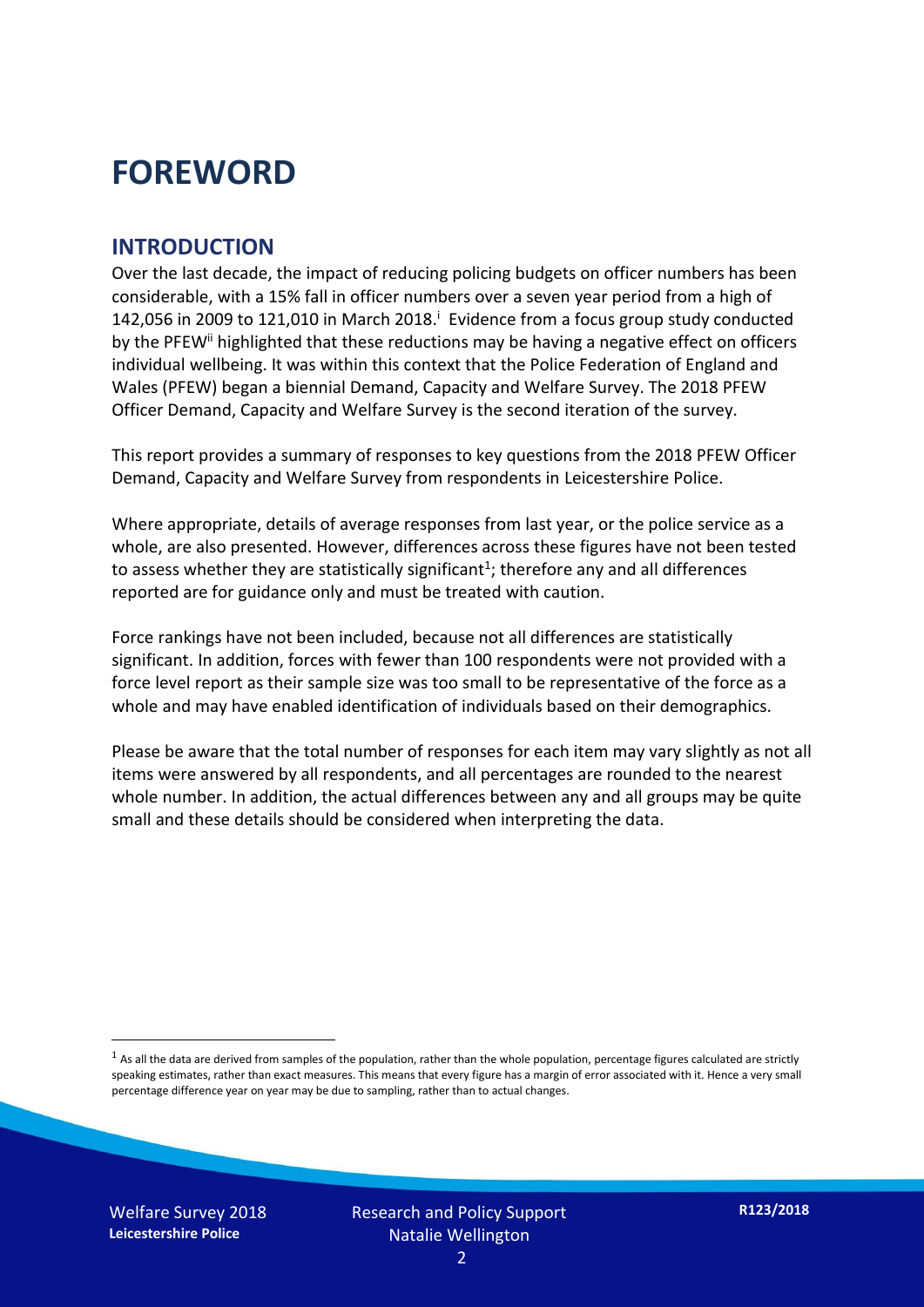#### **RESPONSE RATES AND DEMOGRAPHICS**

Survey responses were gathered over a six-week period between August and September 2018. All officers of the federated ranks in England and Wales were eligible to participate.

Analyses were conducted on a sample of 18,100 responses drawn from all 43 forces across England and Wales.<sup>2</sup> The national response rate for the 2018 survey was 15%.

Overall 4% of respondents (n=788) to the survey declined to state which force they belonged to. These responses have been included within the national data but are excluded from force-level analyses.

311 responses were received from Leicestershire Police, representing a response rate of around 18%. <sup>3</sup> The margin of error for this report has been calculated using the size of the sample and the population. At a 95% confidence level, this force report has a 5% margin of error. If the margin of error is less than 5%, it can be considered to be within the normal bounds of academic rigor.<sup>4</sup> If this threshold has not been met, the results from this report must be interpreted with caution.

76% of responses from Leicestershire Police were received from male officers and 22% of responses were from female officers. The other 2% preferred not to say. In regards to rank, 78% of respondents from Leicestershire Police were Constables, 17% were Sergeants, 5% were Inspectors, and 1% were Chief Inspectors. 5% of responses from Leicestershire Police were received from Black and Minority Ethnic (BME) officers.

- <sup>3</sup> Based on March 2018 Home Office figures of officer headcount, for full details please see item ii in the reference section.
- <sup>4</sup> The generally accepted academic standards is a 95% confidence level with a 5% (or less) margin of error.

Welfare Survey 2018 **Leicestershire Police**

<u>.</u>

 $2$  Data were removed where the respondent indicated they were not currently a police officer or they gave implausible answers – for full exclusion criteria, please see the full report.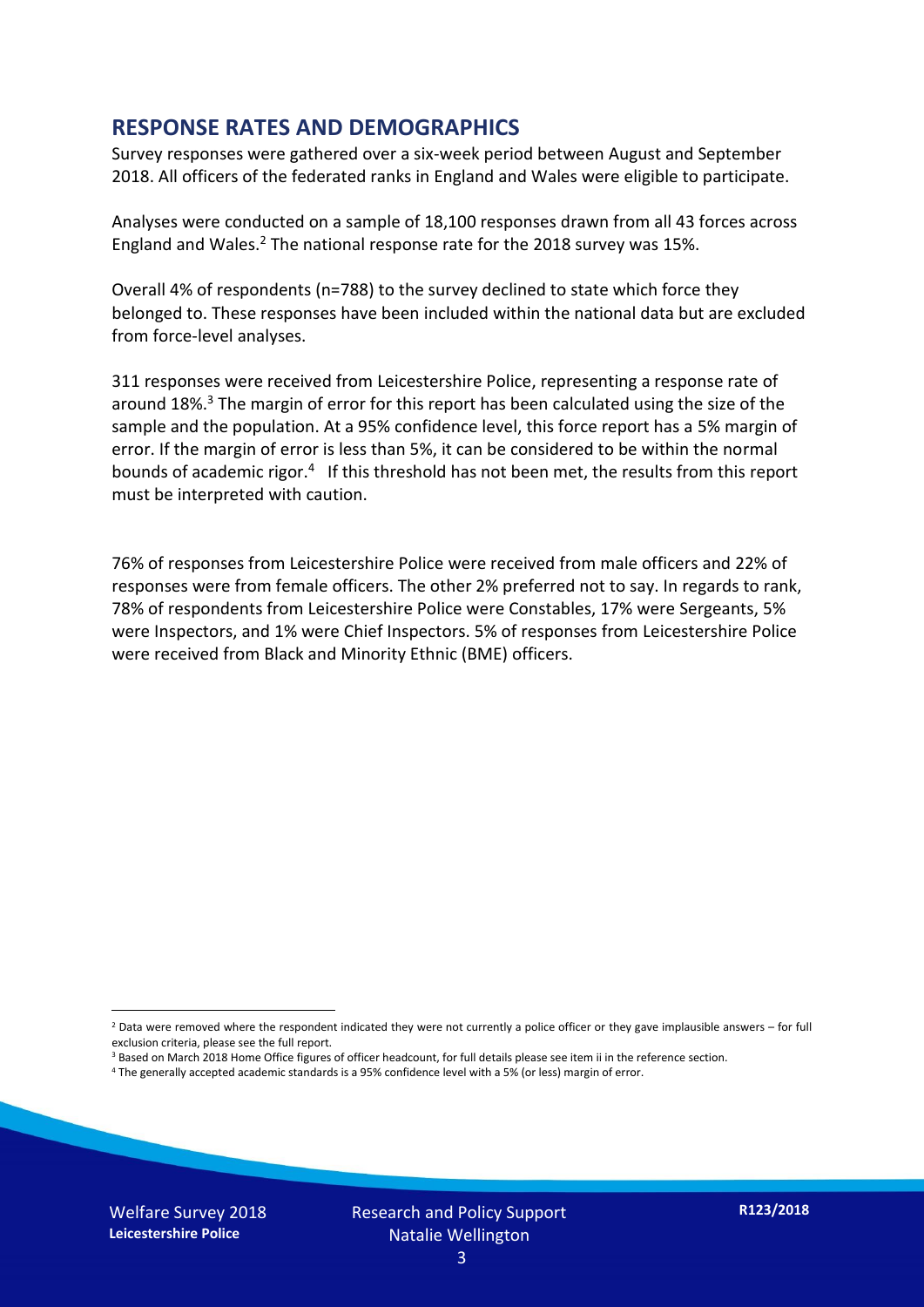### **INFOGRAPHIC**



#### **Who responded?**

**311** responses were received from Leicestershire Police, representing a **18%** response rate



Welfare Survey 2018 **Leicestershire Police**

Research and Policy Support Natalie Wellington 4

**R123/2018**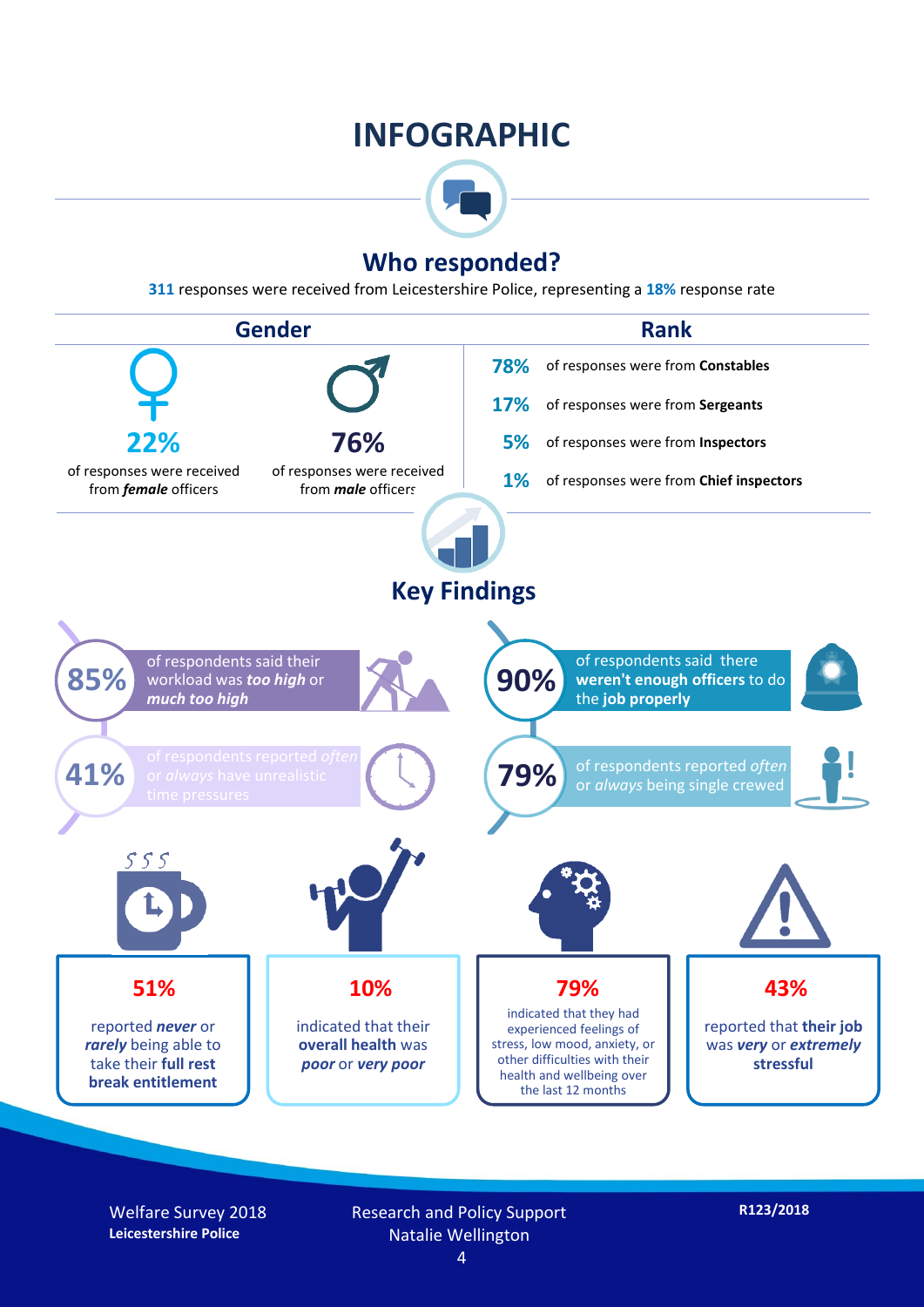### **Executive Summary**

- **311** responses were received from Leicestershire Police, representing a response rate of around **18%**.
- The average (mean) rating for overall Job satisfaction for respondents from Leicestershire Police was **4/10.**
- Frequent single crewing (often or always) was reported by **79%** of respondents from Leicestershire Police.
- **51%** of respondents from Leicestershire Police reported *never* or *rarely* being able to take their **full rest break entitlement***.*
- **85%** of respondents from Leicestershire Police said their **workload** was *too high* or *much too high.*
- **41%** of respondents from Leicestershire Police reported *often* or *always* **having unrealistic time pressures***.*
- **90%** of respondents from Leicestershire Police said there **weren't enough officers to do the job properly***.*
- **8%** said that they had **enough time engage in proactive policing** in their team/unit*.*
- **10%** of respondents from Leicestershire Police indicated that their **overall health** was *poor* or *very poor.*
- **79%** of respondents from Leicestershire Police indicated that they had **experienced feelings of stress, low mood, anxiety, or other difficulties with their health and wellbeing** over the last 12 months.
- **43%** of respondents from Leicestershire Police reported that their job was *very* or *extremely* **stressful***.*
- **19%** of Leicestershire Police respondents reported that they had suffered **one or more injuries** that required medical attention as a result of **work-related violence** in the last year.
- **15%** of Leicestershire Police respondents reported that they had suffered **one or more injuries** that required medical attention as a result of **work-related accidents**  in the last year.
- **45%** of respondents from Leicestershire Police felt that someone would be **treated differently (in a negative way)** if they disclosed difficulties with their mental health and wellbeing.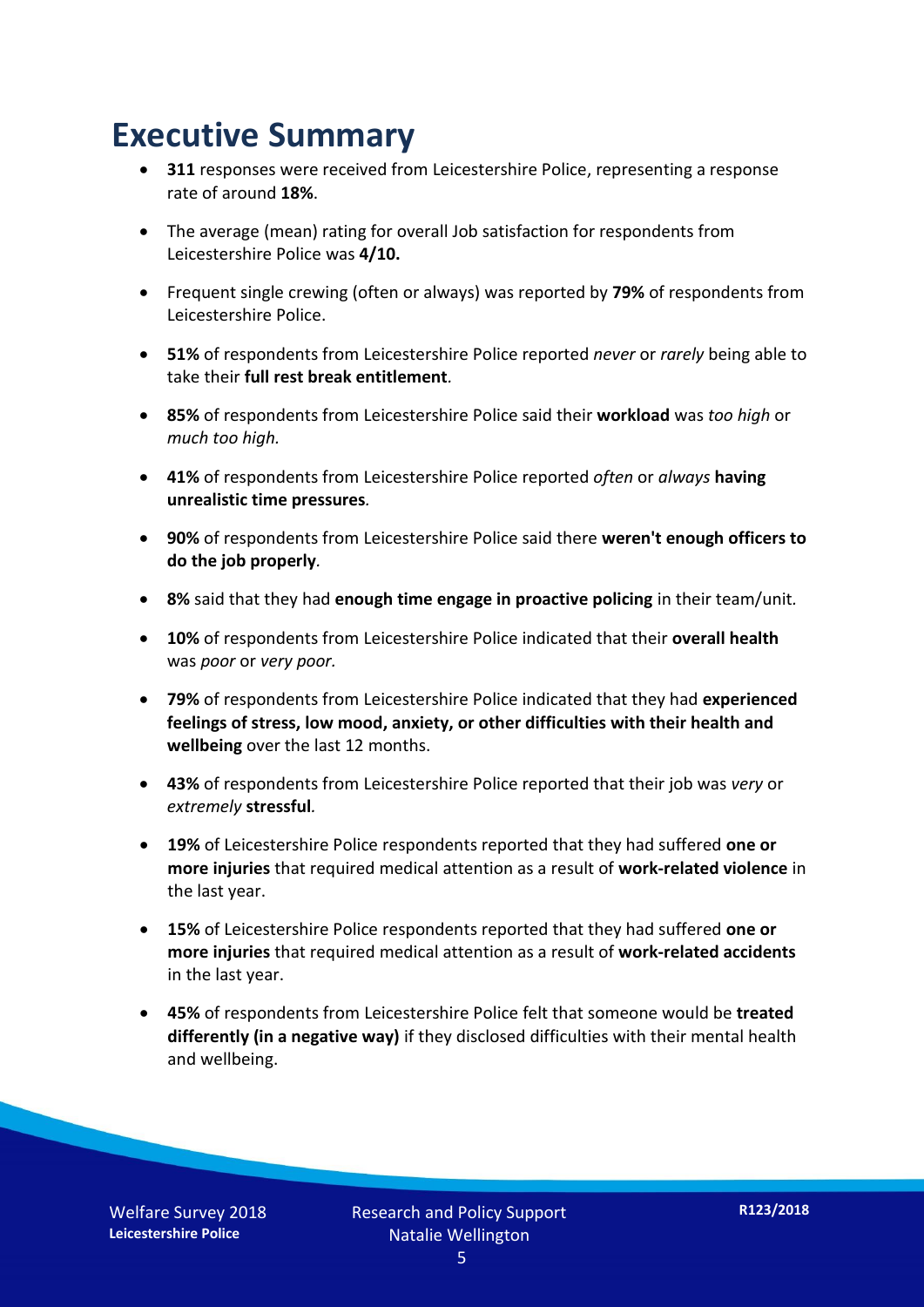## **1. WORKING ARRANGEMENTS**

#### **1.1. OVERALL JOB SATISFACTION**

Respondents were asked to rate their overall job satisfaction between 0 and 10, where 0 was 'not at all satisfied' and 10 was 'completely satisfied.'

The average (mean) rating for overall job satisfaction for respondents from Leicestershire Police was 4/10 (range 0-10), with 36% of respondents reporting an overall job satisfaction rating of 2 or less.

This can be compared to the National average of 4/10, and 32% of respondents reported an overall job satisfaction rating of 2 or less.

#### **1.2. SHIFTS**

1% of respondents from Leicestershire Police reported that their formal shift duration was more than the 8-10 hours advised by the Health and Safety Executive<sup>iii</sup> and the Police Negotiating Board,<sup>iv</sup> and 1% of respondents indicated a shift length of 12 hours or more.

7% of the national sample indicated that their formal shift duration was more than 8-10 hours, and 5% indicated a shift length of 12 hours or more.

#### **1.3. SINGLE CREWING**

Among respondents from Leicestershire Police, for whom this item was applicable, 79% reported being single crewed either *often* or *always* over the previous 12 month period. This can be compared with 75% of respondents from the national sample.

#### **1.4. BREAKS, REST DAYS AND ANNUAL LEAVE**

51% of respondents from Leicestershire Police reported *never* or *rarely being* able to take their full rest break entitlement, and 67% reported having had two or more rest days cancelled in the previous 12 month period. In addition, 37% of respondents from Leicestershire Police told us that they have not been able to take their full annual leave entitlement in the previous 12 month period.

Historical comparison for items relating to breaks, rest days and annual leave for **Leicestershire Police**, are provided in Table 1.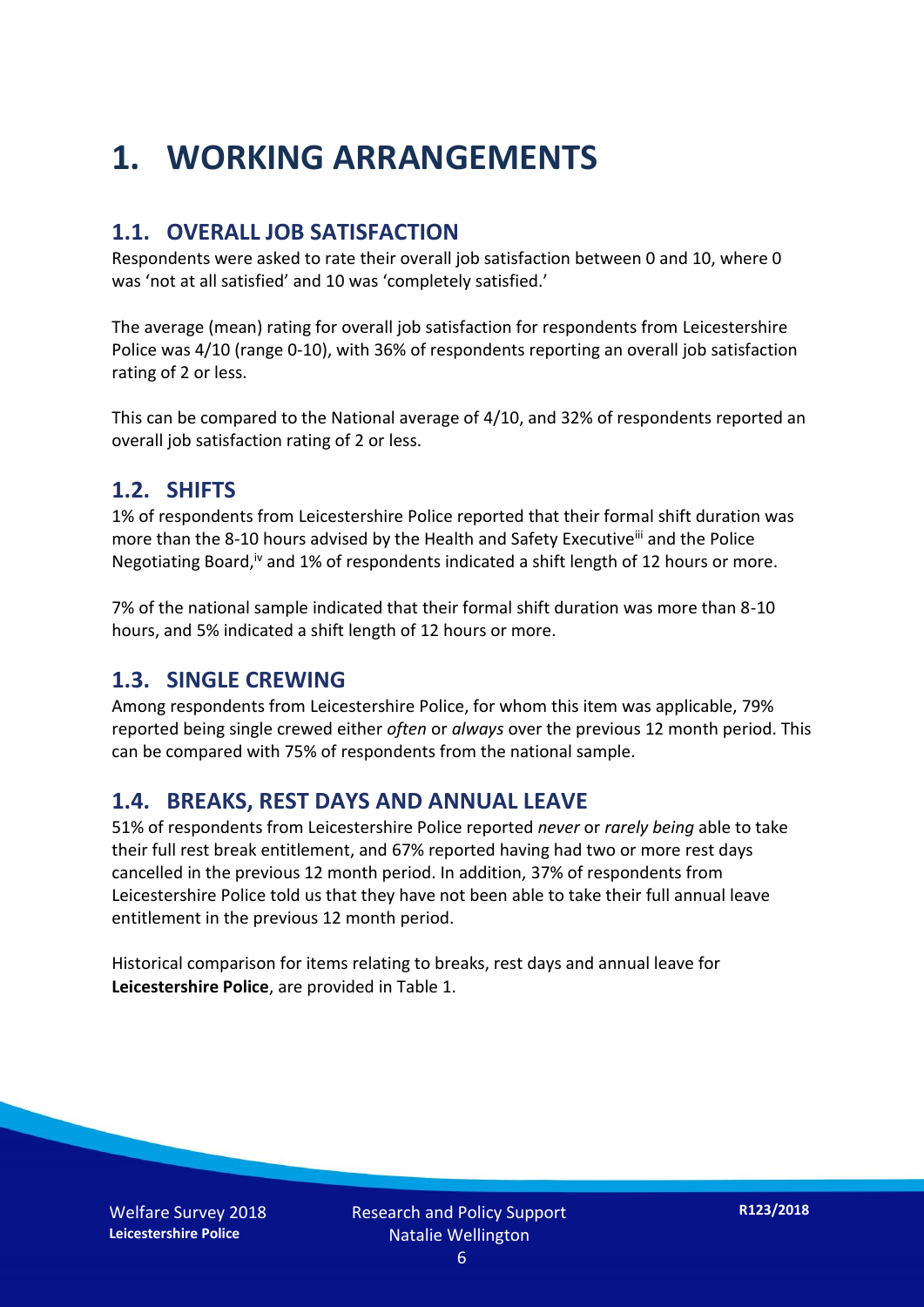| Table 1: Force level figures for breaks, rest days and<br>annual leave     | 2016 | 2018 |
|----------------------------------------------------------------------------|------|------|
| Reported being never or rarely able to take full rest<br>break entitlement |      | 51%  |
| Reported having 2 or more rest days cancelled in the<br>previous 12 months |      | 67%  |
| Reported being unable to take their full annual leave<br>entitlement       |      | 37%  |

Historical comparisons for items relating to breaks, rest days and annual leave for the **police service as a whole**, are provided in the table below.

| Table 2: National figures for breaks, rest days and<br>annual leave        | 2016 | 2018 |
|----------------------------------------------------------------------------|------|------|
| Reported being never or rarely able to take full rest<br>break entitlement | 53%  | 52%  |
| Reported having 2 or more rest days cancelled in the<br>previous 12 months | 76%  | 67%  |
| Reported being unable to take their full annual leave<br>entitlement       | 33%  | 31%  |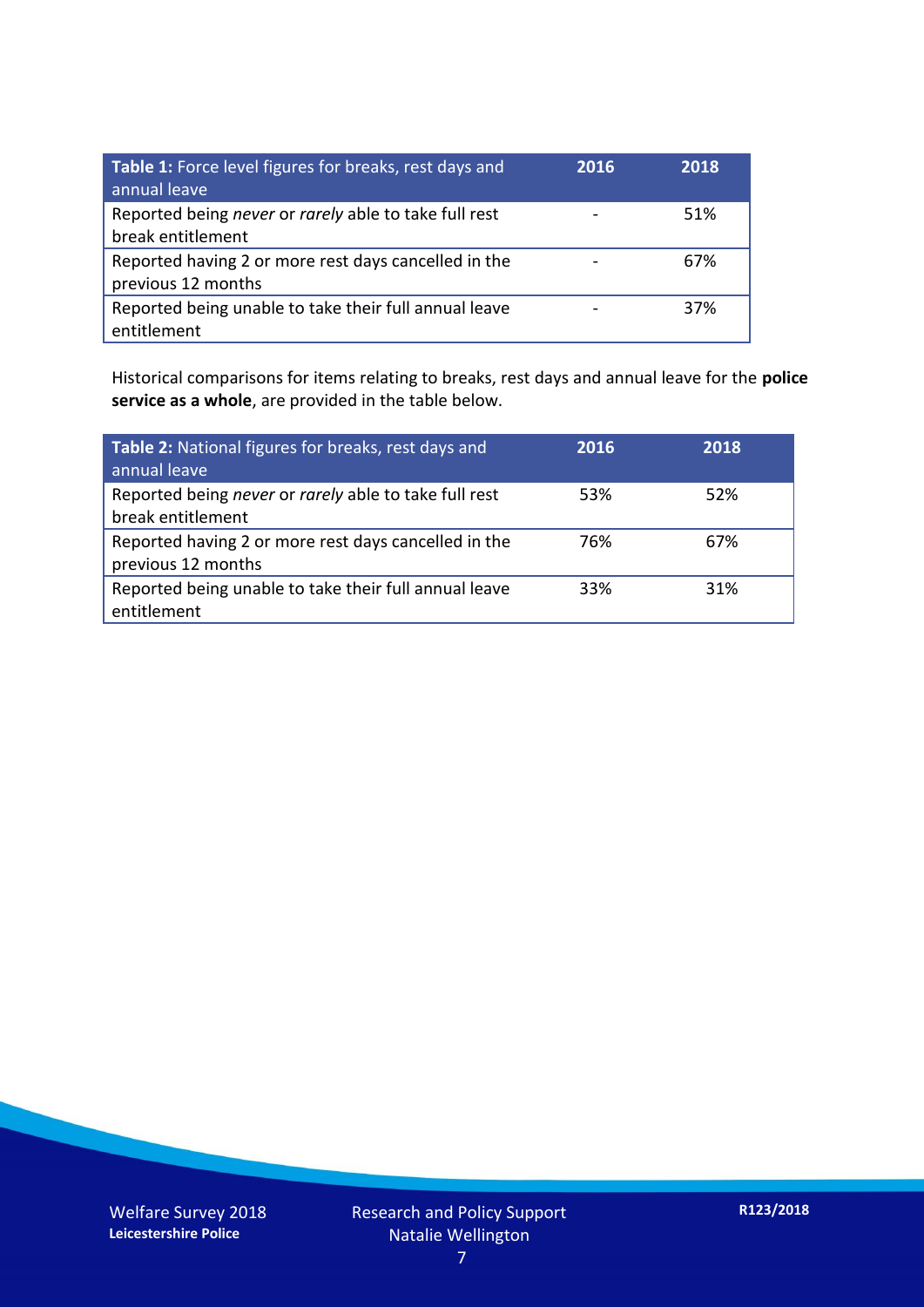## **2. DEMAND**

#### **2.1. WORKLOAD**

85% of respondents from Leicestershire Police told us that their workload is currently *too high*, or *much too high* – *higher than* the proportion from the national sample (72%).

#### **2.2. HSE MANAGEMENT STANDARDS**

The UK Health and Safety Executive published the Management Standards Indicator Tool (MSIT) to assist organisations in the assessment of workers exposure to dimensions of the psychosocial work environment that, if not properly managed, can lead to harm to health.<sup>v</sup> The 25-item version of the MSIT<sup>vi</sup> contains four items that measure job demands, which were included as part of the Demand, Capacity and Welfare Survey.

35% of respondents from Leicestershire Police told us that they *often* or *always* have unachievable deadlines, and 62% that they *often* or *always* have to neglect some tasks because they have too much to do.

Historical comparisons for the MSIT job demand items for **Leicestershire Police** are provided in the table below.

| Table 3: Force level figures for HSE MSIT job demands | 2016 | 2018 |
|-------------------------------------------------------|------|------|
| Often or always have unrealistic time pressures       |      | 41%  |
| Often or always pressured to work long hours          |      | 40%  |
| Often or always have to neglect some tasks because    |      | 62%  |
| they have too much to do                              |      |      |
| Often or always have unachievable deadlines           |      | 35%  |

Historical comparison for the MSIT job demand items for the **police service as a whole**, are provided in the table below.

| Table 4: National figures for HSE MSIT job demands | 2016 | 2018 |
|----------------------------------------------------|------|------|
| Often or always have unrealistic time pressures    | 35%  | 40%  |
| Often or always pressured to work long hours       | 26%  | 29%  |
| Often or always have to neglect some tasks because | 43%  | 54%  |
| they have too much to do                           |      |      |
| Often or always have unachievable deadlines        | 29%  | 38%  |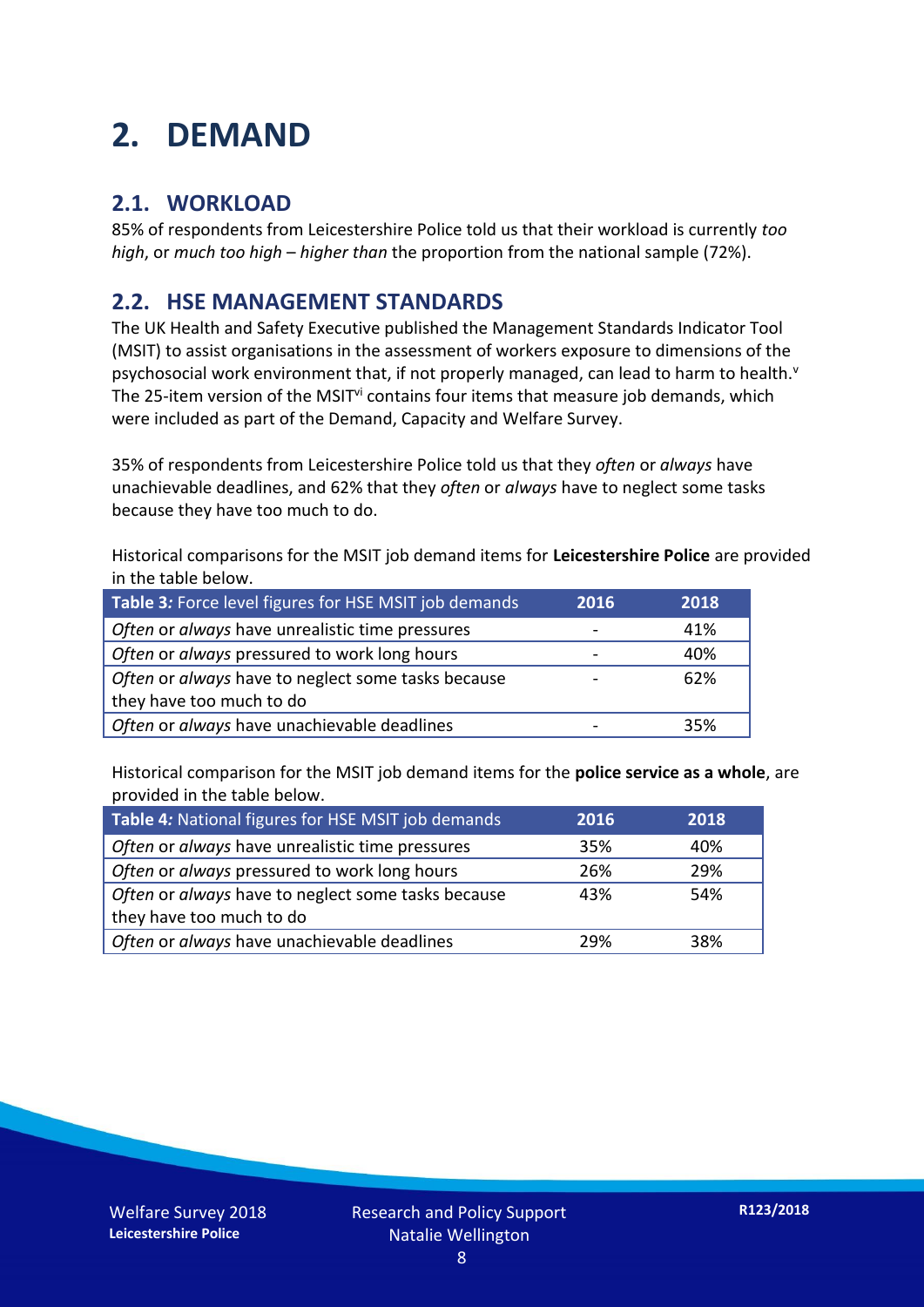#### **2.3. AMOUNT AND PACE OF WORK**

80% of respondents from Leicestershire Police *disagreed* or *strongly disagreed* that they were able to meet all of the conflicting demands on their time, whilst 8% *agreed* or *strongly agreed* that they had enough time engage in proactive policing in their team/unit.

Across the police service as a whole, 74% of respondents *disagreed* or *strongly disagreed* that they were able to meet all of the conflicting demands on their time and 90% *disagreed* or *strongly disagreed* that there are enough officers to manage all the demands made on their team/unit.

Welfare Survey 2018 **Leicestershire Police**

Research and Policy Support Natalie Wellington

**R123/2018**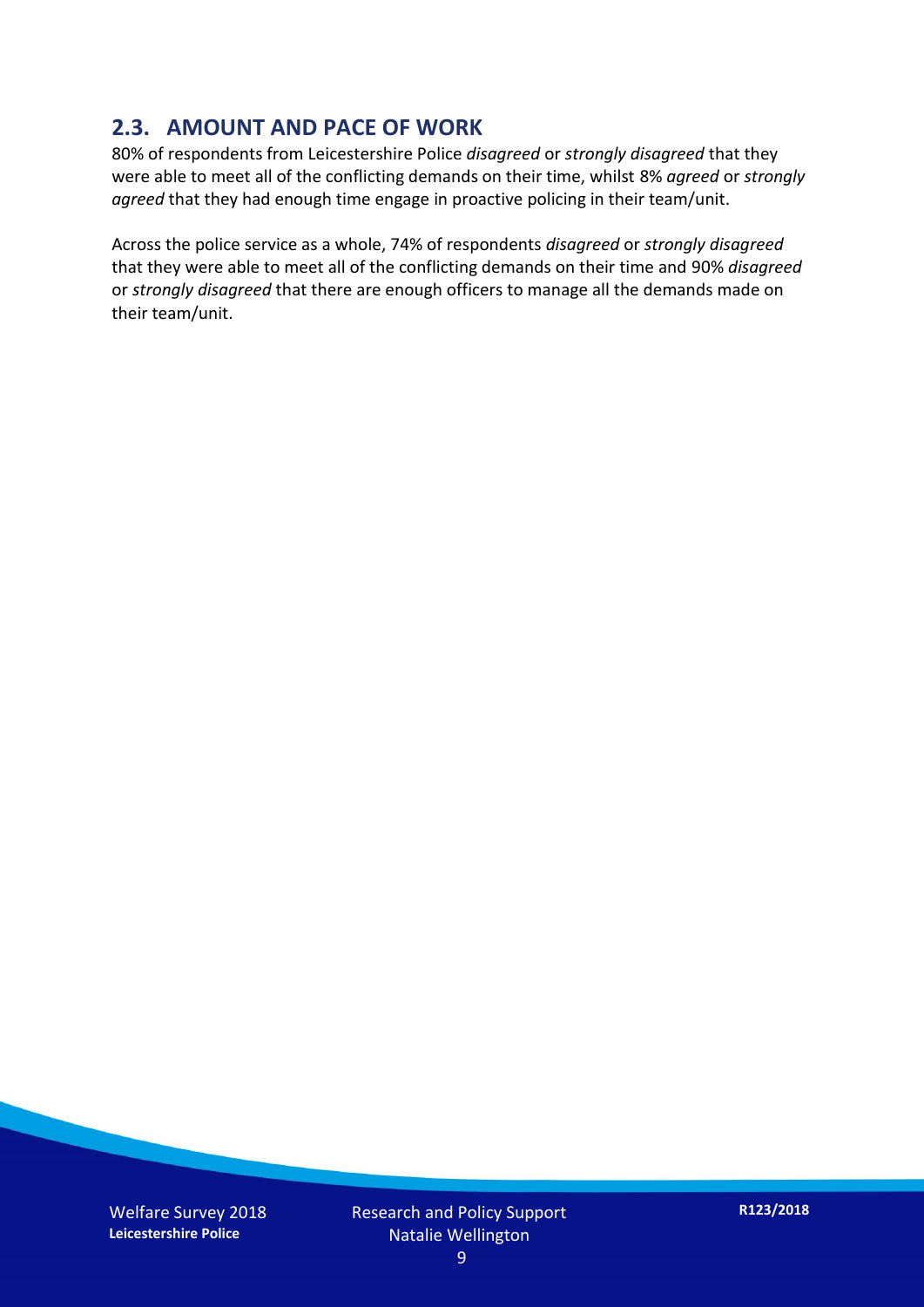## **3. CAPACITY**

#### **3.1. MINIMUM OFFICER STAFFING**

75% of respondents from Leicestershire Police indicated that their team or unit had a minimum officer staffing level.

Among respondents whose team or unit had a minimum officer staffing level, 33% indicated that this level was *never* or *rarely* achieved.

#### **3.2. OFFICER STAFFING ARRANGEMENTS**

81% of respondents *disagreed* or *strongly disagreed* that the way officer staffing levels are determined in their team/unit seems to be effective.

Historical comparisons of two key items relating to capacity to deal with demand for **Leicestershire Police** are provided in the table below.

| Table 5: Force level figures for key items relating to capacity                                                     |                                                      |      |  |  |
|---------------------------------------------------------------------------------------------------------------------|------------------------------------------------------|------|--|--|
| <b>Statements</b>                                                                                                   | % of respondents who<br>disagreed with the statement |      |  |  |
|                                                                                                                     | 2016                                                 | 2018 |  |  |
| There are enough officers in my team/unit for me to do<br>my job properly                                           |                                                      | 90%  |  |  |
| In my experience, we generally have enough officers to<br>manage all the demands being made on us as a<br>team/unit |                                                      | 95%  |  |  |

Historical comparisons of the same items for the **police service as a whole** are provided in the table below.

| Table 6: National figures for key items relating to capacity                                                        |                                                      |      |  |  |
|---------------------------------------------------------------------------------------------------------------------|------------------------------------------------------|------|--|--|
| <b>Statements</b>                                                                                                   | % of respondents who<br>disagreed with the statement |      |  |  |
|                                                                                                                     | 2016                                                 | 2018 |  |  |
| There are enough officers in my team/unit for me to do<br>my job properly                                           | 78%                                                  | 83%  |  |  |
| In my experience, we generally have enough officers to<br>manage all the demands being made on us as a<br>team/unit | 85%                                                  | 90%  |  |  |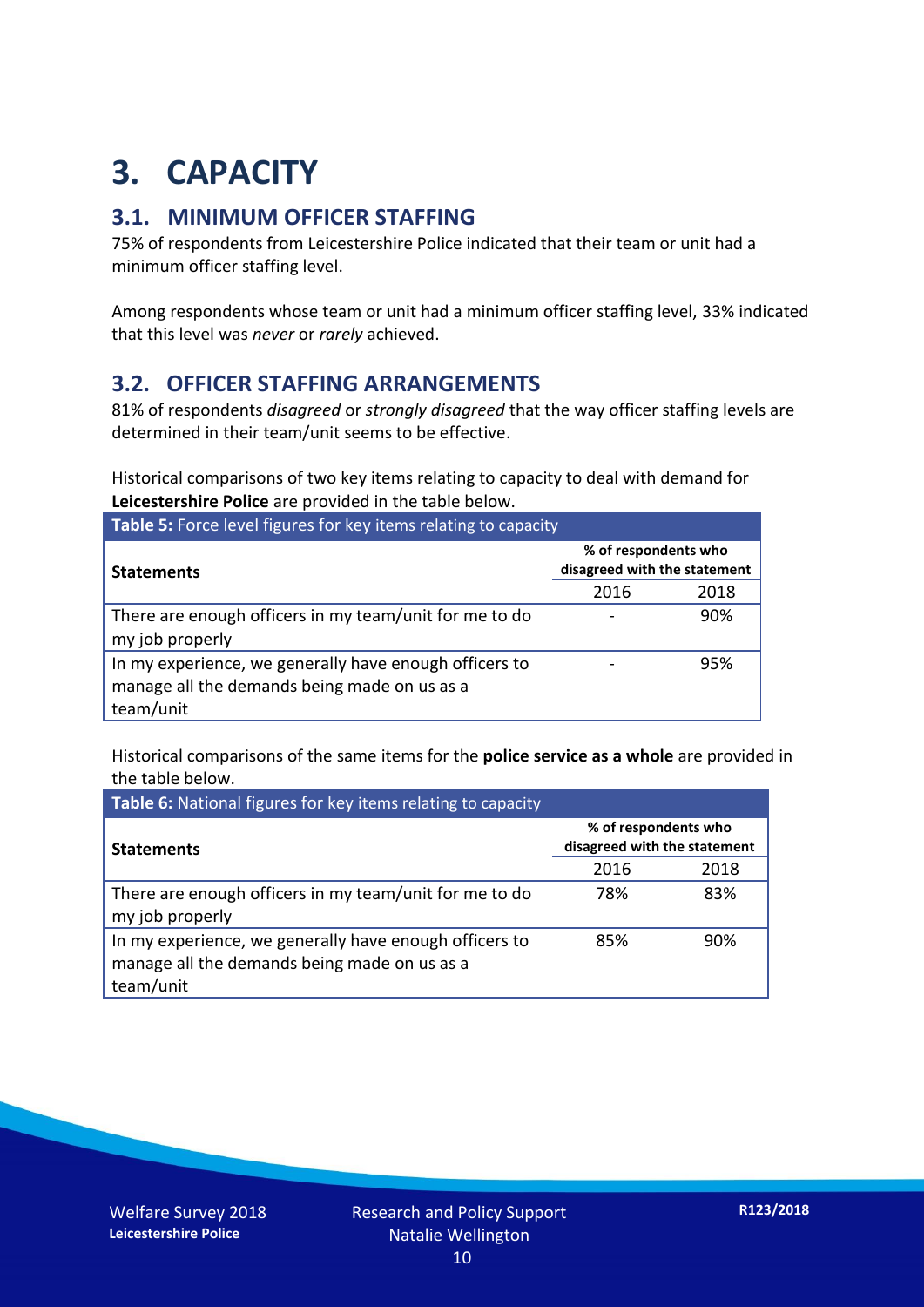## **4. HEALTH AND WELLBEING**

#### **4.1. OVERALL LIFE SATISFACTION**

Respondents were asked to rate their overall life satisfaction between 0 and 10, where 0 was 'not at all satisfied' and 10 was 'completely satisfied.'

The average (mean) rating for overall life satisfaction for respondents from Leicestershire Police was 5/10 (range 0-10). 20% of respondents reported life satisfaction rating of 2 or less.

These results can be compared to the National average of 6/10, with 15% of respondents reporting an overall life satisfaction rating of 2 or less.

#### **4.2. OVERALL PHYSICAL HEALTH**

Participants were asked to rate their overal health on a scale from *very good* to *very poor*. An historical comparison for both national and local figures for this item are below.

| Table 7: Self-rated overall physical health |                       | 2016 | 2018 |
|---------------------------------------------|-----------------------|------|------|
|                                             | Very poor             |      | 1%   |
|                                             | Poor                  |      | 9%   |
| <b>Force level figures</b>                  | Neither good nor poor |      | 19%  |
|                                             | Good                  |      | 48%  |
|                                             | Very good             |      | 23%  |
| <b>National figures</b>                     | Very poor             | 1%   | 1%   |
|                                             | Poor                  | 11%  | 6%   |
|                                             | Neither good nor poor | 23%  | 17%  |
|                                             | Good                  | 53%  | 54%  |
|                                             | Very good             | 13%  | 23%  |

#### **4.3. SINGLE ITEM INDICATOR OF STRESS**

Work related stress was measured using a single-item measure. 43% of respondents from Leicestershire Police presented with a non-diagnostic case of work-related stress.<sup>vii</sup>

This is *lower than* the proportion reported in this year's national results.

Stress outside of work was assessed using an adaptation of the work-related stress measure. 9% of respondents from Leicestershire Police presented with a non-diagnostic case of stress outside of work.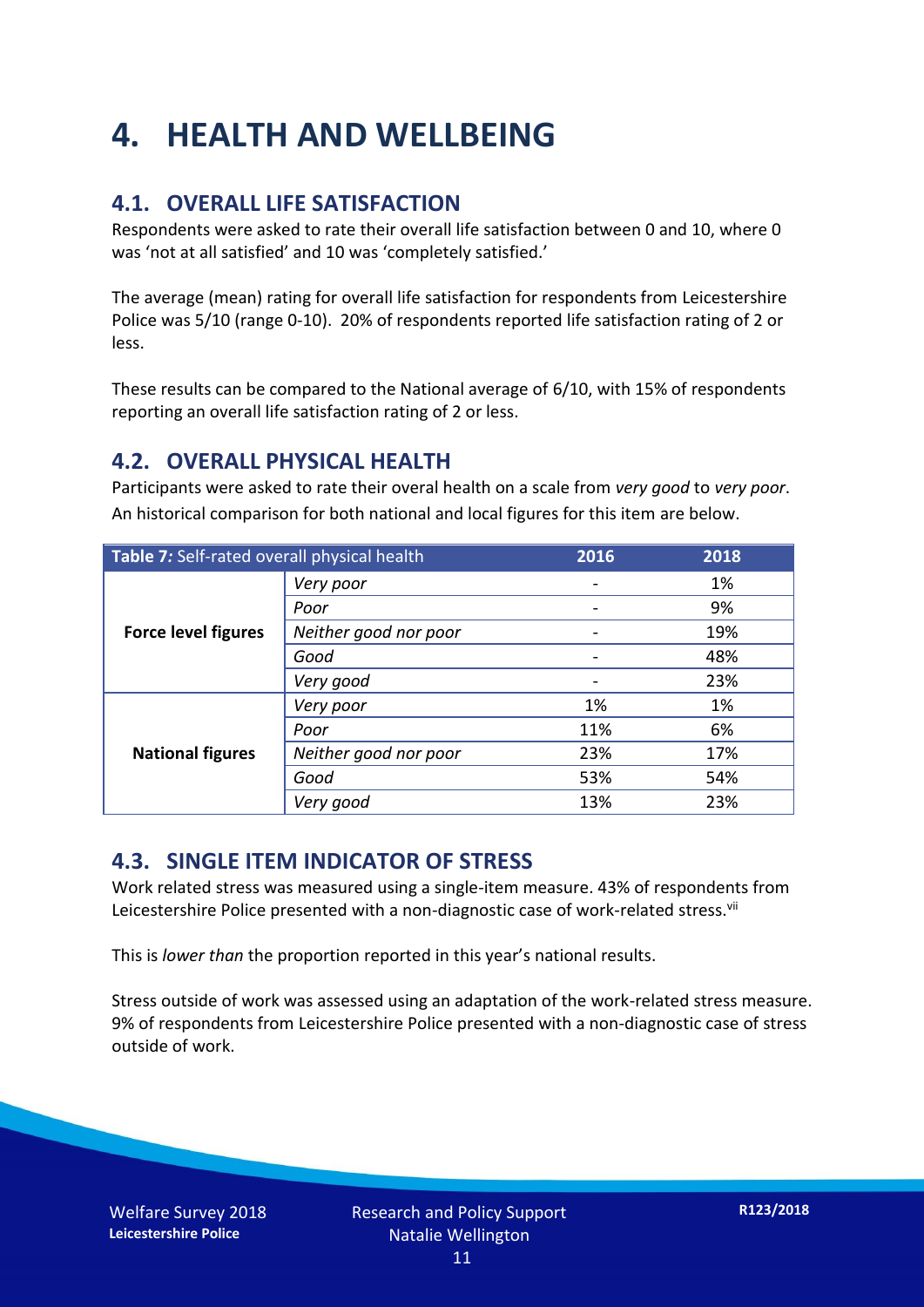#### **4.4. SINGLE ITEM INDICATOR FOR MENTAL HEALTH**

A top-level broad overview of mental wellbeing was established using an item that asked respondents to indicate whether they had experienced feelings of stress, low mood, anxiety, or other difficulties with their health and wellbeing over the last 12 months.

79% of respondents from Leicestershire Police indicated that they had experienced feelings of stress, low mood, anxiety, or other difficulties with their health and wellbeing over the last 12 months; with 96% also indicating that these feelings were caused, or made worse by work.

#### **4.5. MENTAL WELLBEING**

Mental wellbeing can be broadly conceptualized as having two dimensions. The first concerns positive affect (i.e. pleasurable aspects of wellbeing such as feelings of optimism, cheerfulness, and relaxation). The second concerns psychological functioning (i.e. such as clear thinking, self-acceptance, personal development, competence, and autonomy).

To investigate mental wellbeing in more detail the two-dimensional structure of mental wellbeing described above was assessed using the short Warwick-Edinburgh Mental Wellbeing Scale (SWEMWBS). viii The scale asks individuals to rate their experience during the last two weeks for seven positively framed statements.

SWEMWBS findings for **Leicestershire Police** are presented in the table below alongside those for national sample for 2016 and 2018.

**Table 8**: % of respondents that reported experiencing the following positive aspects of wellbeing *rarely* or *none of the time* over the previous 2 weeks

| <b>SWEMWBS item</b>                           | <b>National figures</b> |      | <b>Force level figures</b> |      |
|-----------------------------------------------|-------------------------|------|----------------------------|------|
|                                               | 2016                    | 2018 | 2016                       | 2018 |
| I've been feeling optimistic about the future | 62%                     | 36%  |                            | 40%  |
| I've been feeling useful                      | 28%                     | 25%  |                            | 25%  |
| I've been feeling relaxed                     | 60%                     | 48%  |                            | 52%  |
| I've been dealing with problems well          | 20%                     | 19%  |                            | 21%  |
| I've been thinking clearly                    | 16%                     | 16%  |                            | 18%  |
| I've been feeling close to other people       | 34%                     | 28%  |                            | 28%  |
| I've been able to make up my own mind         | 13%                     | 10%  |                            | 8%   |
| about things                                  |                         |      |                            |      |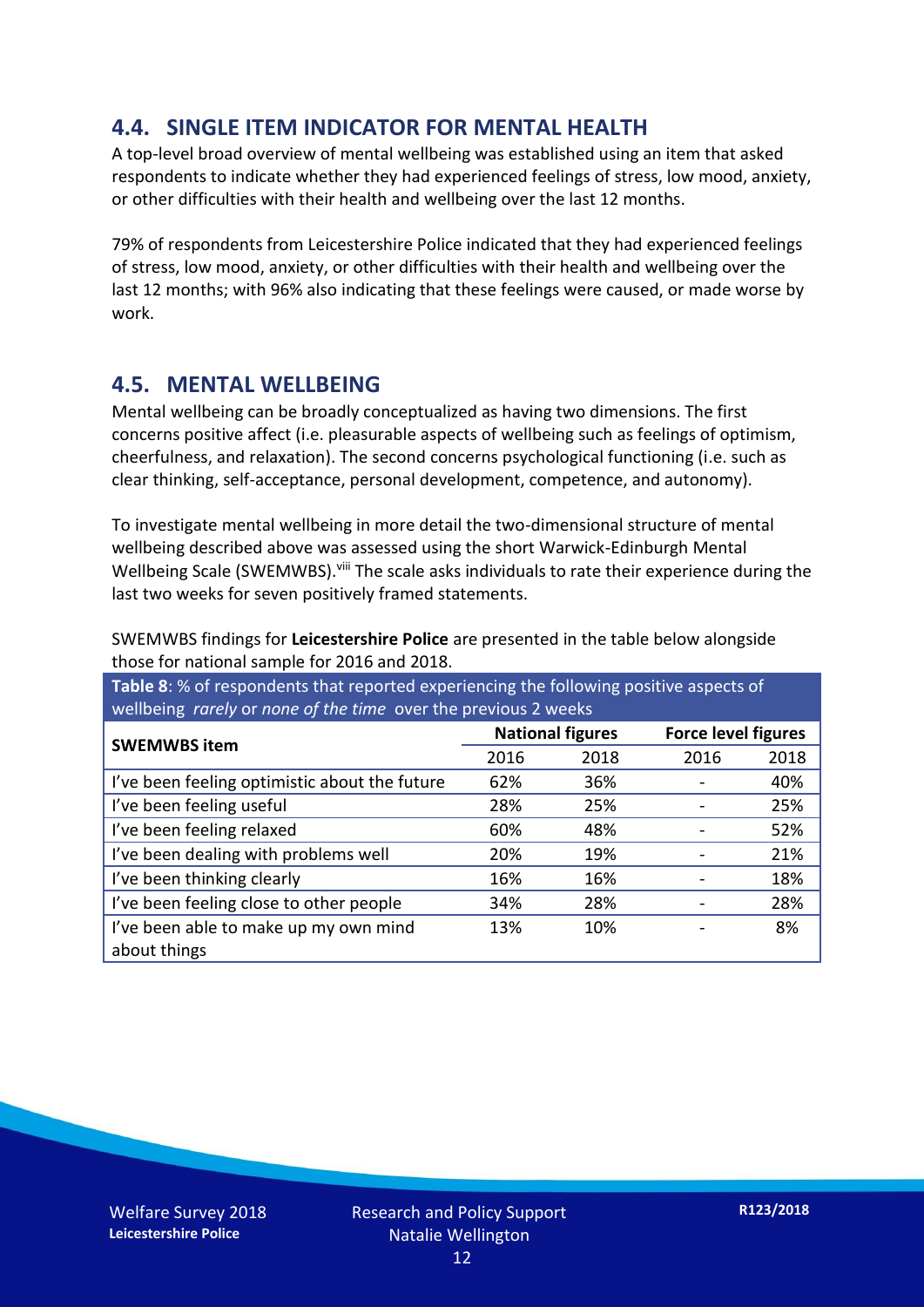#### **4.6. HELP SEEKING**

A question was applied to identify those who had ever **sought help** for feelings of stress, low mood, anxiety, or any other difficulties with mental health and wellbeing. Examples of sources of help were provided including GP, occupational health department, psychologist, therapist, and counsellor.

41% of responses from Leicestershire Police had previously sought help for feelings of stress, low mood, anxiety or other difficulties with their mental health and wellbeing, 52% of which had done so within the last 12 months.

Welfare Survey 2018 **Leicestershire Police**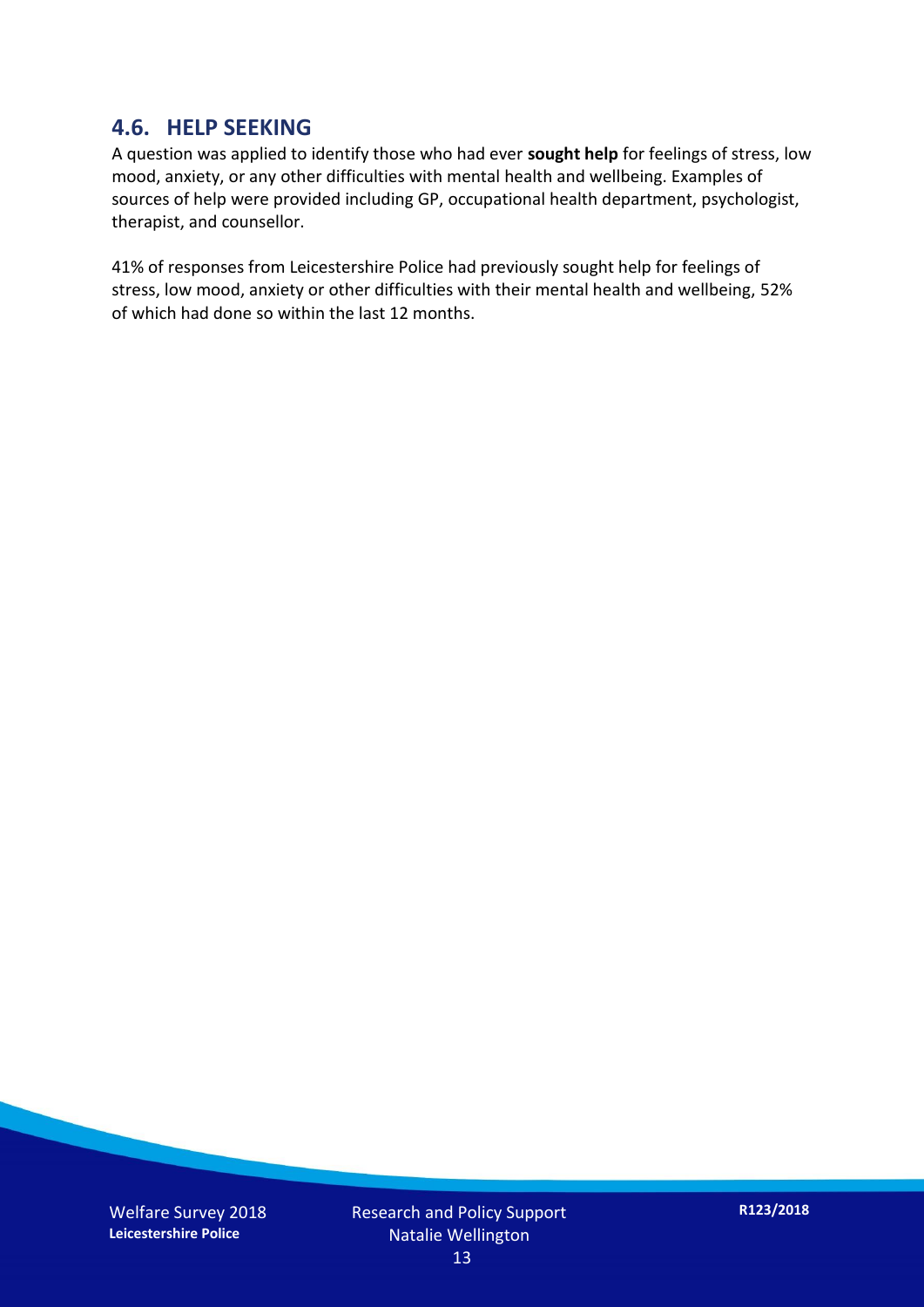### **5. ABSENCE BEHAVIOUR**

#### **5.1. ABSENCE**

59% of respondents from Leicestershire Police reported one or more days of sickness absence and 29% of respondents indicated that at least one day of their sickness absence was attributable to stress, depression, or anxiety.

The national proportion of respondents who had taken one or more days of sickness absence was 56% and 32% of respondents indicated that at least one day of their sickness absence was attributable to stress, depression, or anxiety.

#### **5.2. PRESENTEEISM AND LEAVEISM**

Presenteeism is the act of attending work while ill. This has been shown to be associated with subsequent health decline, particularly in relation to burnout,  $\alpha$  and can to lead to elevated absenteeism.<sup>x</sup> Moreover, evidence suggests that presenteeism can compound the effects of the initial illness and negatively influence job satisfaction, resulting in negative job attitudes and withdrawal from work.<sup>xi</sup>

Leaveism is a recently coined term to describe hidden sickness absence and work undertaken during rest periods, including using allocated time off such as annual leave entitlements to take time off when they are in fact unwell.

Findings for Leicestershire Police are presented in the graph below.



*Figure 1: Force level figures for presenteeism and leaveism*

Welfare Survey 2018 **Leicestershire Police**

Research and Policy Support Natalie Wellington 14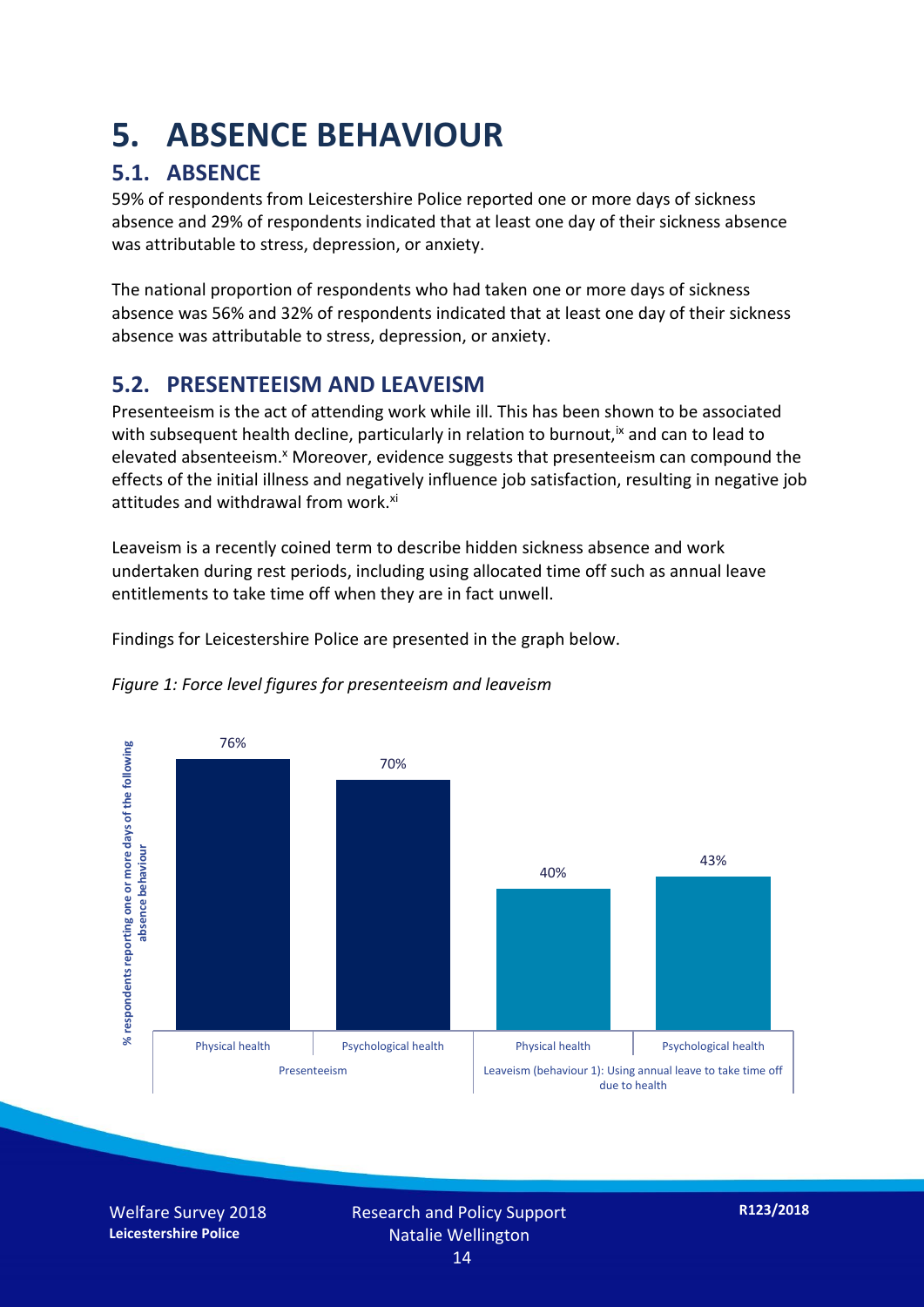### **6. Violence and physical injuries**

#### **6.1. VIOLENCE**

Verbal and physical violence was assessed using four questions regarding how often officers received verbal insults, verbal threats, unarmed physical attacks, and attacks with a weapon from members of the public over the previous 12 months. Findings are presented in the table below.

**Table 9:** Force level figures for frequency of verbal and physical violence from members of the public

| <b>Type of violent victimisation</b>                                                    | % of respondents indicating frequency<br>of experience as at least once a week |      |  |
|-----------------------------------------------------------------------------------------|--------------------------------------------------------------------------------|------|--|
|                                                                                         | 2016                                                                           | 2018 |  |
| Verbal insults (e.g., swearing, shouting, abuse)                                        |                                                                                | 36%  |  |
| Verbal threats (e.g., threat of hitting, threat of<br>kicking)                          |                                                                                | 24%  |  |
| Spitting assaults (i.e. being deliberately spat<br>upon)                                |                                                                                | 4%   |  |
| Unarmed physical attacks (e.g., struggling to<br>get free, wrestling, hitting, kicking) |                                                                                | 14%  |  |
| Use of a deadly weapon (e.g., stick, bottle, axe,<br>firearm)                           |                                                                                | 2%   |  |

#### **6.2. INJURIES**

19% of Leicestershire Police respondents reported that they had suffered one or more injuries that required medical attention as a result of work-related **violence** in the last year – losing more than 228 days in sickness absence.

This is *lower than* the proportion compared to this year's national results.

15% of Leicestershire Police respondents also reported that they had suffered one or more injuries that required medical attention as a result of work-related **accidents** in the last year – losing more than 195 days in sickness absence.

This is *the same as* the proportion compared to this year's national results.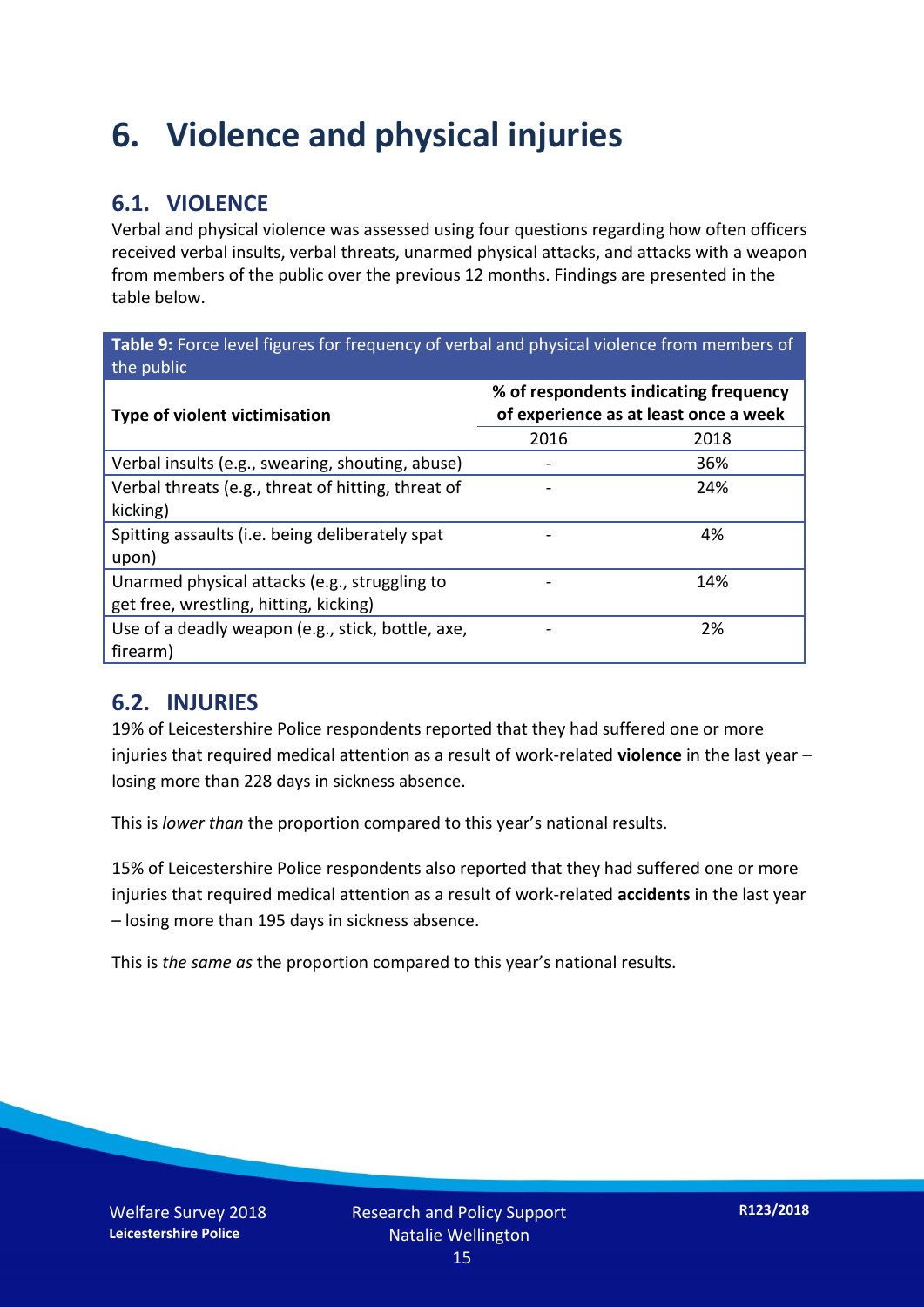## **7. ORGANISATIONAL SUPPORT: MENTAL HEALTH & WELLBEING**

Participants who indicated that they had sought help for difficulties with mental health and wellbeing were presented with additional questions concerning disclosure to a line manager.

#### **7.1. DISCLOSURE**

65% of respondents from Leicestershire Police, for whom it was applicable, reported that they had disclosed seeking mental health and wellbeing support to their line managers.

#### **7.2. REASONS FOR NON-DISCLOSURE**

Respondents who did not disclose to their line managers that they had sought mental health and wellbeing support, were asked to indicate why. Findings are presented in the table below.

| Table 10: Reasons for non-disclosure                        |                     |          |  |
|-------------------------------------------------------------|---------------------|----------|--|
|                                                             | % of total mentions |          |  |
| <b>Item</b>                                                 | Force level         | National |  |
|                                                             | figures             | figures  |  |
| I was worried that my other colleagues would find out       | 10%                 | 10%      |  |
| I thought it would negatively affect my opportunities for   | 12%                 | 11%      |  |
| promotion and/or specialising                               |                     |          |  |
| It wasn't affecting my work                                 | 6%                  | 7%       |  |
| I didn't want to be treated differently (in a negative way) | 17%                 | 13%      |  |
| I felt it was a personal matter                             | 23%                 | 20%      |  |
| I have had negative experiences of disclosing in the past   | 8%                  | 6%       |  |
| I thought it would have a negative impact on my career      | 9%                  | 10%      |  |
| There is a negative attitude in the police service towards  | 8%                  | 12%      |  |
| people who experience difficulties with their mental health |                     |          |  |
| and wellbeing                                               |                     |          |  |
| I did not think my line manager would treat me with         | 4%                  | 7%       |  |
| empathy                                                     |                     |          |  |
| For reasons other than those listed above                   | 4%                  | 4%       |  |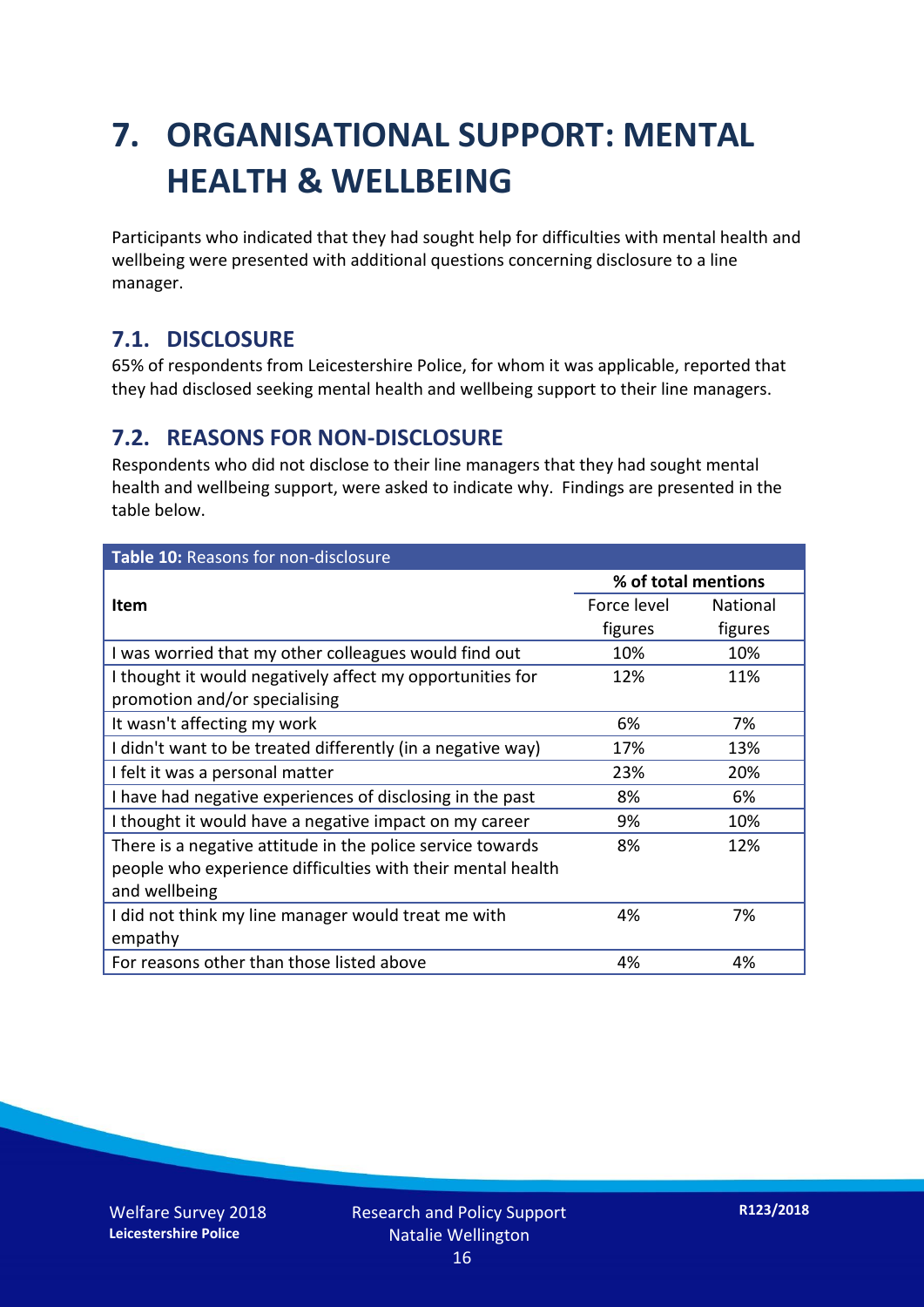#### **7.3. ATTITUDES TO MENTAL HEALTH AND WELLBEING**

All respondents were asked about the attitude of the police service towards mental health and wellbeing.

Respondents were provided with a list of statements, and asked to indicate the extent to which they agreed or disagreed with the statement.

The table below shows the percentage of respondents who agreed with three key statements about the police services attitudes towards mental health and wellbeing for both Leicestershire Police, and the police service as a whole.

| Table 11: Attitudes to mental health and wellbeing |                                                    |                         |  |
|----------------------------------------------------|----------------------------------------------------|-------------------------|--|
| <b>Statements</b>                                  | % of respondents that agreed with<br>the statement |                         |  |
|                                                    | Force level figures                                | <b>National figures</b> |  |
| The police service encourages staff to talk openly | 45%                                                | 45%                     |  |
| about mental health and wellbeing                  |                                                    |                         |  |
| Someone would be treated differently (in a         | 45%                                                | 37%                     |  |
| negative way) if they disclosed difficulties with  |                                                    |                         |  |
| their mental health and wellbeing                  |                                                    |                         |  |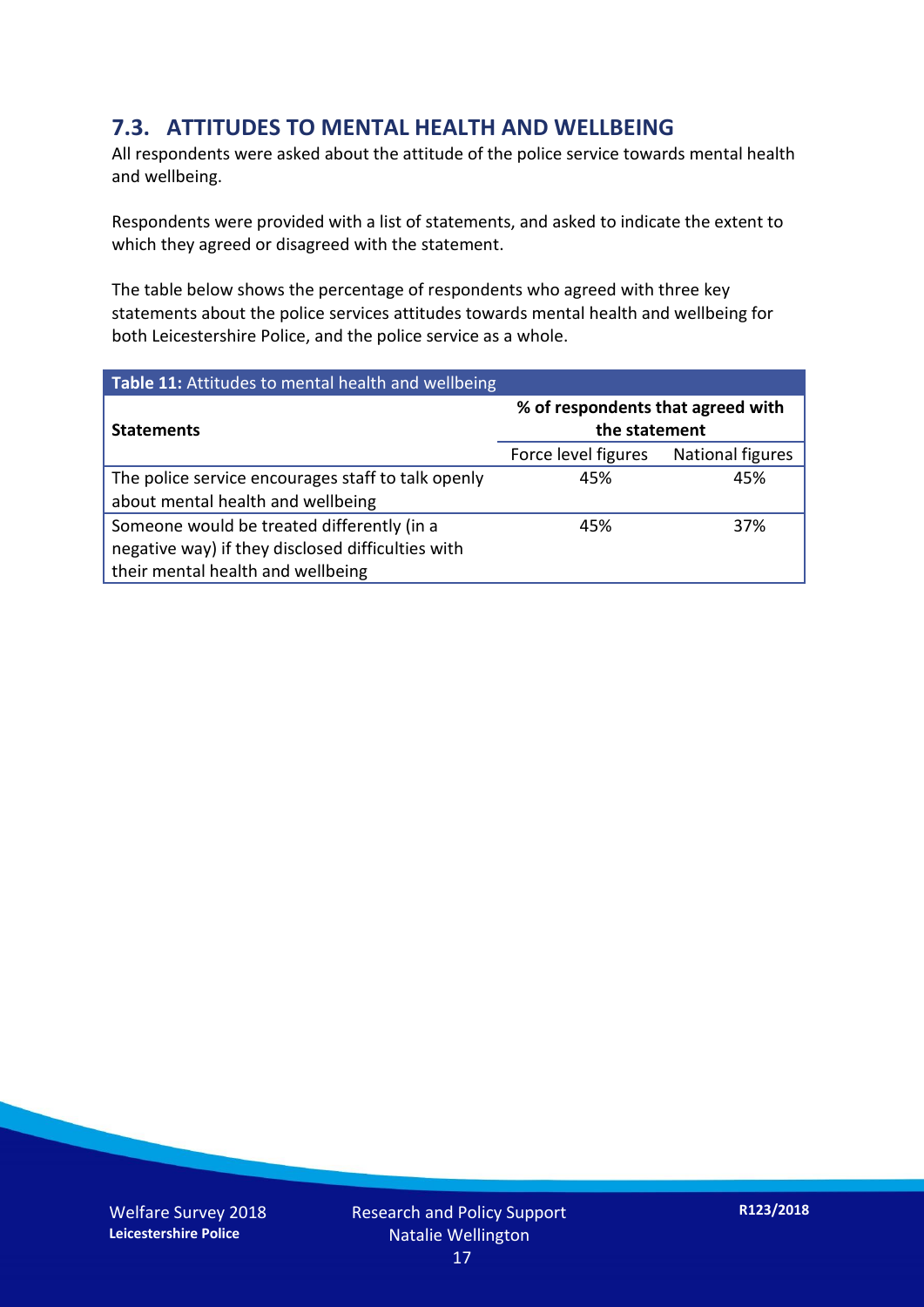### **8. Notes for JBBs**

Additional findings from the 2018 Demand, Capacity and Welfare survey are available on request from the Research and Policy department. Additional topics include, but are not limited to:

- Morale,
- Fatigue and sleep,
- Managerial mental health and wellbeing support,
- Organisational change, and
- Organisational justice.

The findings of the survey can also be broken down in more detail in terms of different demographic groups, such as rank, role or length of service. However please be aware that we can only go into a certain level of detail with this demographic data in order to preserve respondents' confidentiality.

JBBs wishing to obtain further information can contact [ResearchandDataCollection@polfed.org](mailto:ResearchandDataCollection@polfed.org) to discuss their requirements.

The Research and Policy Department only has one member of staff responsible for these data requests; please bear this in mind in terms of turnaround times and the amount of data you request when contacting the team.

All other interested parties should speak to their local JBB in the first instance.